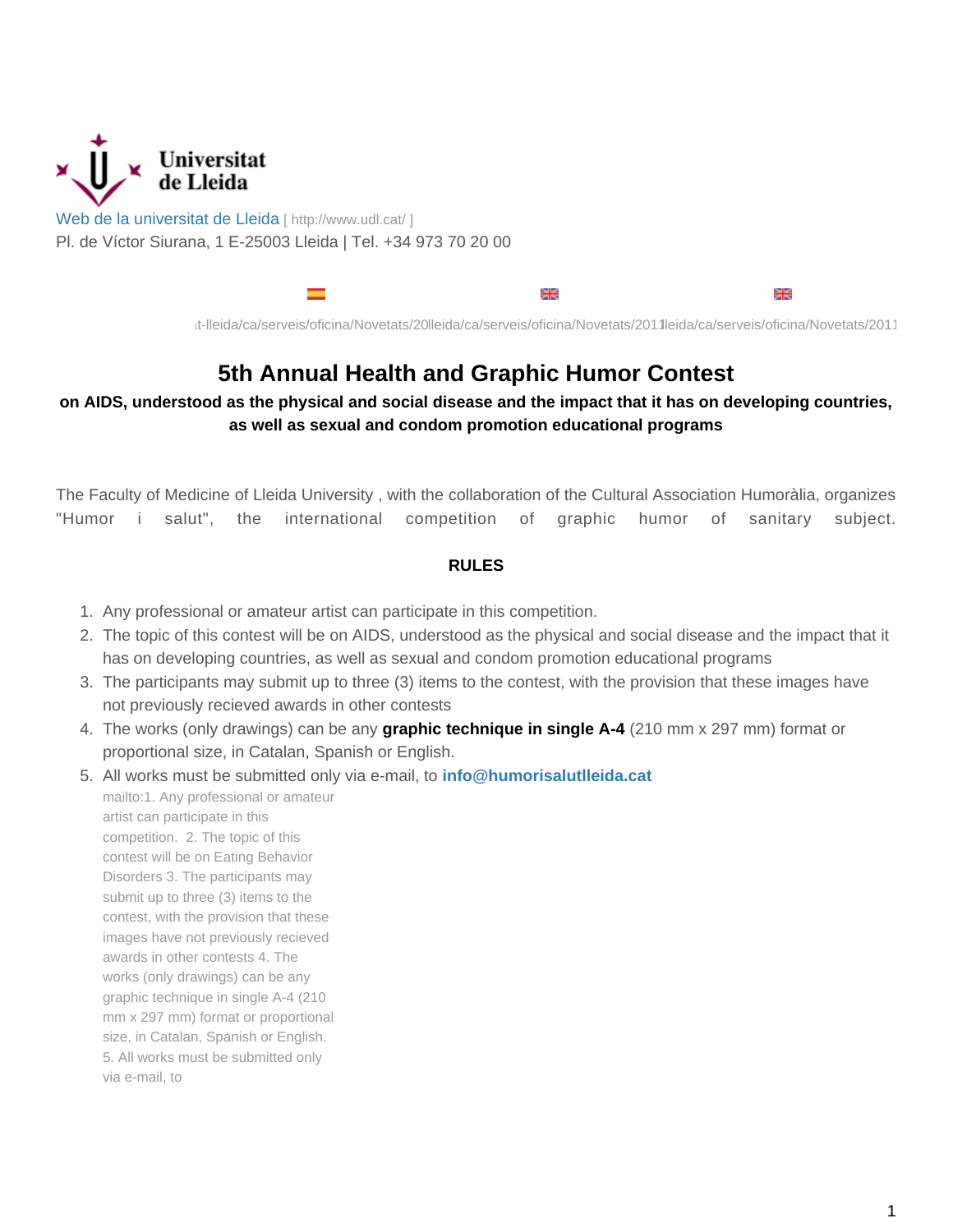info@humorisalutlleida.cat, after being scanned at 300 point resolution in JPG (JPEG) format. 6. The submission deadline is March 30, 2009. 7. Works must be accompanied by a file which includes first and last name, address, telephone number and a photograph or caricature of the artist. 8. A prize of

1000&a will be given to the winning application and a second prize of 500&an will also be awarded. The jury panel of may declare that there is no winner. 9. The decision of the jury panel is not subject to appeal. 10. The composition of the jury panel will be made public after the winner is announced. 11. The decision of the jury panel will be communicated to the winner during the week of April 24th, 2009, by email, and will then be published on the website of Humoràlia (www.humoralia.org) , www.humorisalutlleida.cat and www.udl.cat. 12. The first fifty (50) works selected will be exposed at the University of Lleida Medical School during the second half of May, 2009. furthermore, a catalogmagazine with these works will be published, as well as editions of the posters. 13. The electronic version of the works will be available in a virtual gallery on www.udl.cat of after the competition. 14. The organizers reserve the right to reproduce and distribute the winning entry without express authorization from the author and without furthercompensation to the artist. 15. The fifty (50) entries published in the final catalog must also be presented on paper. 16. Participating in the competition constitutes acceptance of the contest rules in their entirety and without